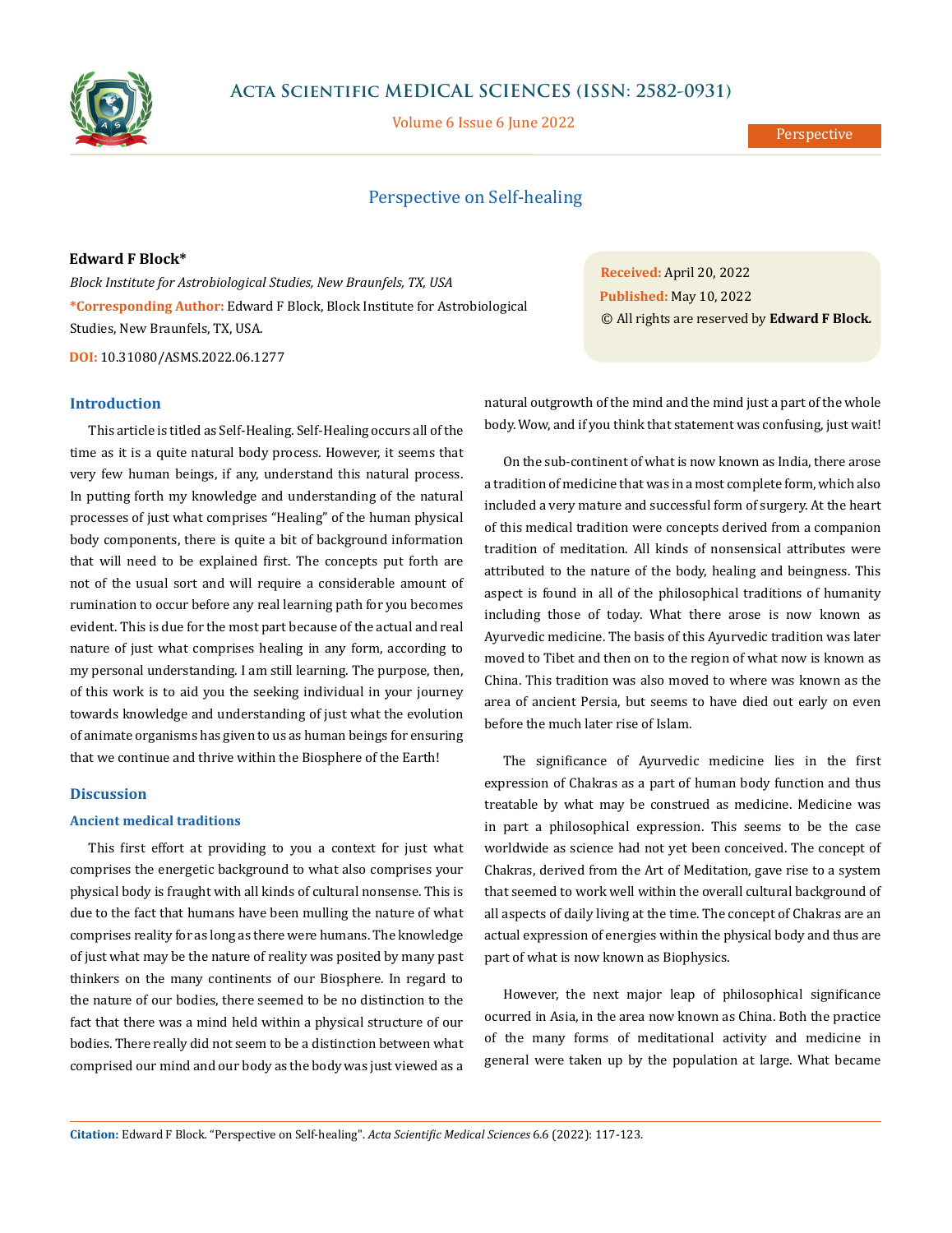known as Traditional Chinese Medicine (TCM) and the practice of Acupuncture arose and flourished. What evolved eventually became to be known as TCM (herbal medicine) and Acupuncture (needle insertion) which at the time became the most advanced medical paradigm in the entire world.

Both Ayurvedic Medicine and TCM allude to the wheels or chakras as physical energy centers within the midline of the physical body. There were 7 centers, each with a characteristic color, location and numerous physical and cultural attributes. There was a more direct influence of medical expression in India due to the more ancient tradition of meditation that had first arisen there. However, it seems that both were more expressions of philosophical concepts rather than actual physical healing and beingness.

Eventually, the European countries took over the world after what is described as the Middle Ages. European concepts of medicine advanced along with TCM (and acupuncture) but eventually superseded TCM in the Western world due to European arrogance. Western Science was in full swing and seemingly marginalized Eastern traditions. Western medicine evolved apace in Europe and North America (NorAm). After WWI in NorAm, the American Medical Association owned and promulgated medicine and medical science. All the exitent traditions of Herblology, Naturopathy, Homeopathy and TCM were marginalized, trivialized and effectively discredited by the political influence of the AMA. Hence, the physical concepts of Chakras were also seemingly marginaized and trivialized, much to the detriment of actual medicine. The AMA went instead in the direction of Biochemistry instead of Biophysics as all previous medical traditions have done. This has ushered in an era of decline in the energetic traditions of the past ages. The AMA is very much a cutthroat political organization and has been ever since the 1850s due to the influence of Homeopathic medicine at the time. Homeopathic medicine is an energy based form of medicine and consequently was and is still a very successful medical paradigm. If you needed/wanted surgery, you went to an MD but if you wanted healing, you went to a Homeopathic doctor.

#### **The modern era**

For the sake of this discussion, The Modern Era will be seen to start in the 1930's on the North American Continent with 118

Europe being trivialized and the rest of the world being forgotten. The arrogance of the AMA in the USA is truely staggering! After WWII, the USA ruled the world like England did the century before, simply in a seeminly different manner. This was due to the fact that after WWII, the almighty US Dollar became the default backup currency of the entire world! Thus, anything American became king! However, it did take the author until the late 2010's to eventually put together what he considers as the modern era of Medicine - the role of the Enteric Nervous System (ENS) in the care and maintenance of the entire physical body! OK, so what does this mean? The ENS governs the care and maintenance of the entire physical body?

The body of scientific knowledge known as "Comparative Vertebrate Anatomy" shows us that there are several concepts that aid us in our understanding of the physical structure of the human body. The first is the concept of bilateral anatomy - there are left and right sides of the entire physical body that are seemingly mirror images of each other externally but not necessarily in the 3 body cavities. The 3 body cavities have all of the major organs of the body, apart from the spinal cord and the brain (which make up the Central Nervous System (CNS)). The second is that the ENS consists of the bilateral aspects of the Peripheral Nervous System (PNS) and the bilateral nervous ganglia associated with the CNS bilateral spinal ganglia of the spinal cord. The third is that the PNS consists of nervous elements and nerve cell ganglia associated with the skin, the muscles and all of the organs of the body. Anatomists and their human body naming system(s) keeps everything in place and in order. However, very few people truely understand the significance of what has been wraught.

The physical structures of the PNS are intimately involved with all aspects of what comprises the human construct of "healing". Healing is the normal bodily repair system(s) that returns what comprises the entire physical structure of the human and any animate body to peak energetic and therefore incidentally biochemical efficiency. The form of the physical body encoded within the genetic material is the template that all healing ascribes to in all of its myriad forms. It is to be stated and can not be understated that the physical structure of the body of any organism is firstly a biophysical structure and only secondarily utilizing a biochemical energy dissipation system. This means that energy moves through the physical structure that comprises the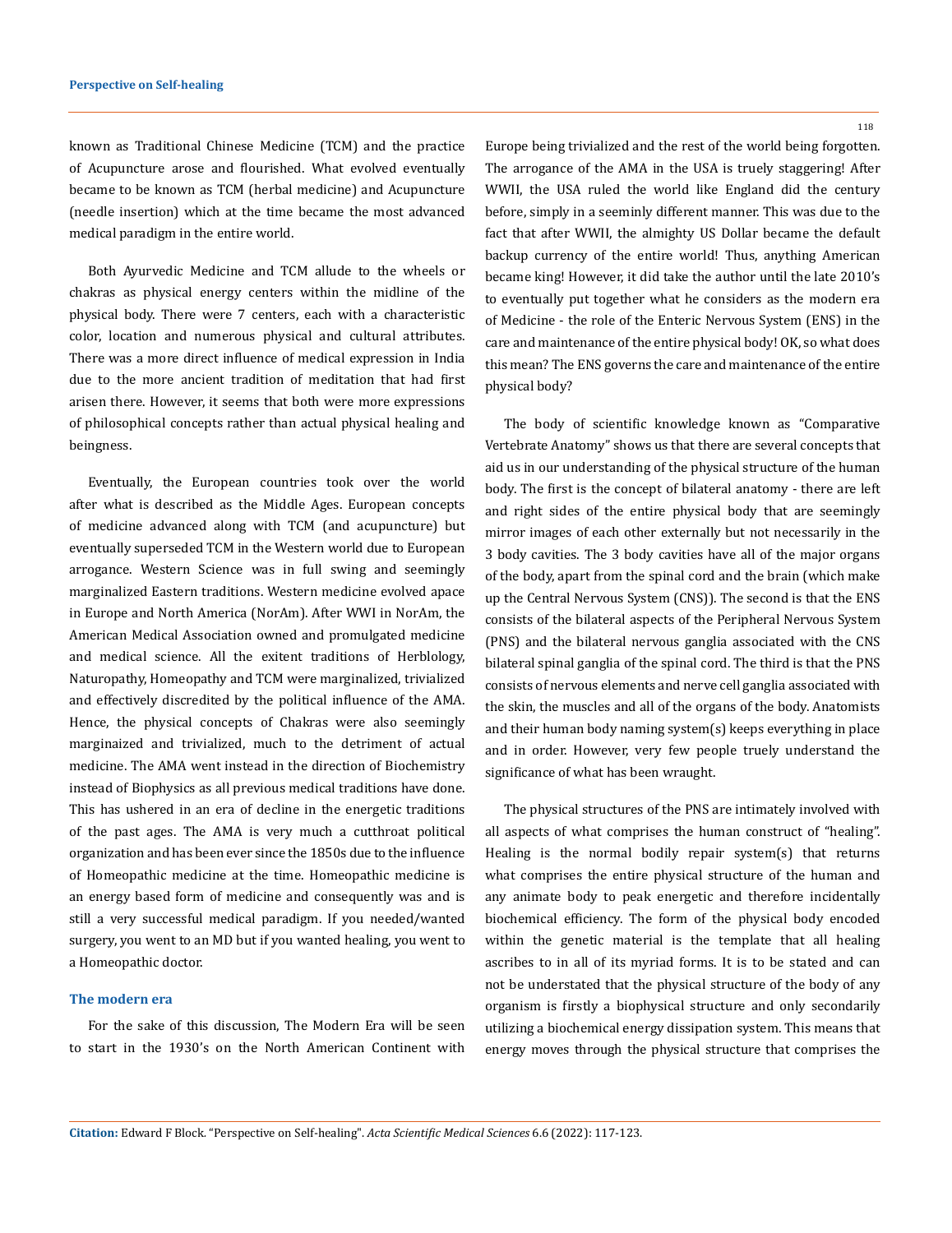actual body in a biochemical manner. Again, the construct which comprises the physical body passes energy (biophysics) through the physical structure of the body in a stepwise (biochemical) manner. Thus, your actual physical body is a biophysical construct utilizing secondary biochemical reactions. Now that was not so difficult to understand, was it? However, it seems that the AMA and all of modern science has missed this essential point, that the physical body is first a biophysical construct and only secondarily using biochemical reactions to move energy through the physical body in an incrementally stepwise manner!

#### **The body-field**

Now we are getting to the primary reason that this article was conceived and written. Every accumulation of matter, whether small or large, has associated with it an overall physical structure and an overall attendant energy field encompassing that physical structure. The overall structure of that physical body has an overall field associated with it. This is part of the nature of what human scientists call physics. With that physical entity is the differential composition of the overall structure that is known as the chemistry of the object if of non-biological composition and as the biochemistry of the object if of a biological composition. As this article deals with biological entities, the emphasis will be upon the biophysics and biochemistry associated with living entities. The overall principles are indeed exactly the same whether of inanimate or animate matter accumulations.

Any biochemist knows that there is a change in energy BEFORE there is a change in biochemistry. This is a basic concept that is taught in a beginning biochemistry class. This concept is key to our discussion and apparently completely forgotten as soon as the next topic of biochemistry to learn arises. Any aspect of biophysics is cast aside and only biochemistry reigns supreme! This is the state of our learning in this day and age, much to our detriment and the shame of modern science.

Would you not think that an accumulation of matter composed of protein, minerals and lipids (with a smattering of other biochemical compounds) would have an overall physical structure as does all other matter accumulations? Well indeed it does. Afterall, this is the subject of Biochemistry - the chemistry of biologically associated compounds. But as this article is about biophysics primarily, not much more will be said about biochemistry as it is not at all relevant to our discussion and if so only incidentally at best.

119

Just as all physical non-biological matter has a crystalline structure, the structure of all physical biological matter is not usually thought of as a crystal, per se. Rather, biological compounds are usually looked at as of a molecular structure, which however indeed may become crystallized. This is the essential difference between what is a living and non-living compound. Compounds usually associated with living entities are not crystals as such and are usually characterized as a molecule, that does have a characteristic structure none-the-less. This fact is due to the temperatures that compounds associated with living entities exist in a non or semi-crystallized state. Biological compounds are structurally biophysical structures composed of various biochemical elements. Again, they are primarily biophysical structures composed of biochemical elements. Please keep this very important distinction uppermost in your mind as you progress in your understanding of the topic(s) put forth here.

Thus, it stands to reason that your physical body is composed of biophysical compounds composed of biochemical elements. This is indeed what separates the crystalline from the molecular. It seems however that modern science and the AMA has become so focused upon the biochemical aspects that it seemingly negates the biophysical, to them it is all about the biochemistry (chemistry)! Hence, their concepts of healing are all flawed and are NOT based in actual reality.

So, in an attempt to get us all back on track with the biophysical, this work is offered. This is the point where the concept of the animate (human) body-field will be introduced. On the subcontinent of India, a tradition of meditation put forth a concept know as Chakras. The chakras were described as vortices of energy wheels which subtend and string along the the human spinal cord within the skeletal elements of the spinal column. These individual chakras had an associated color - from the basal chakra to the head chakras. These colors are described as red, orange, yellow, green, blue, purple/navy and white. The frequency of the light associated with each is stated to be that of the colors of the rainbow. No distinction is indicated for any other anatomical location. This is where the considerable period of meditative practice and the formal education as a Doctor of Philosophy in the field of Behavioral Biology comes into play. The author started to spontaneously engage in what is labeled as meditation at the age of 4 years. The 7 locations of the Chakras were experienced while engaging in what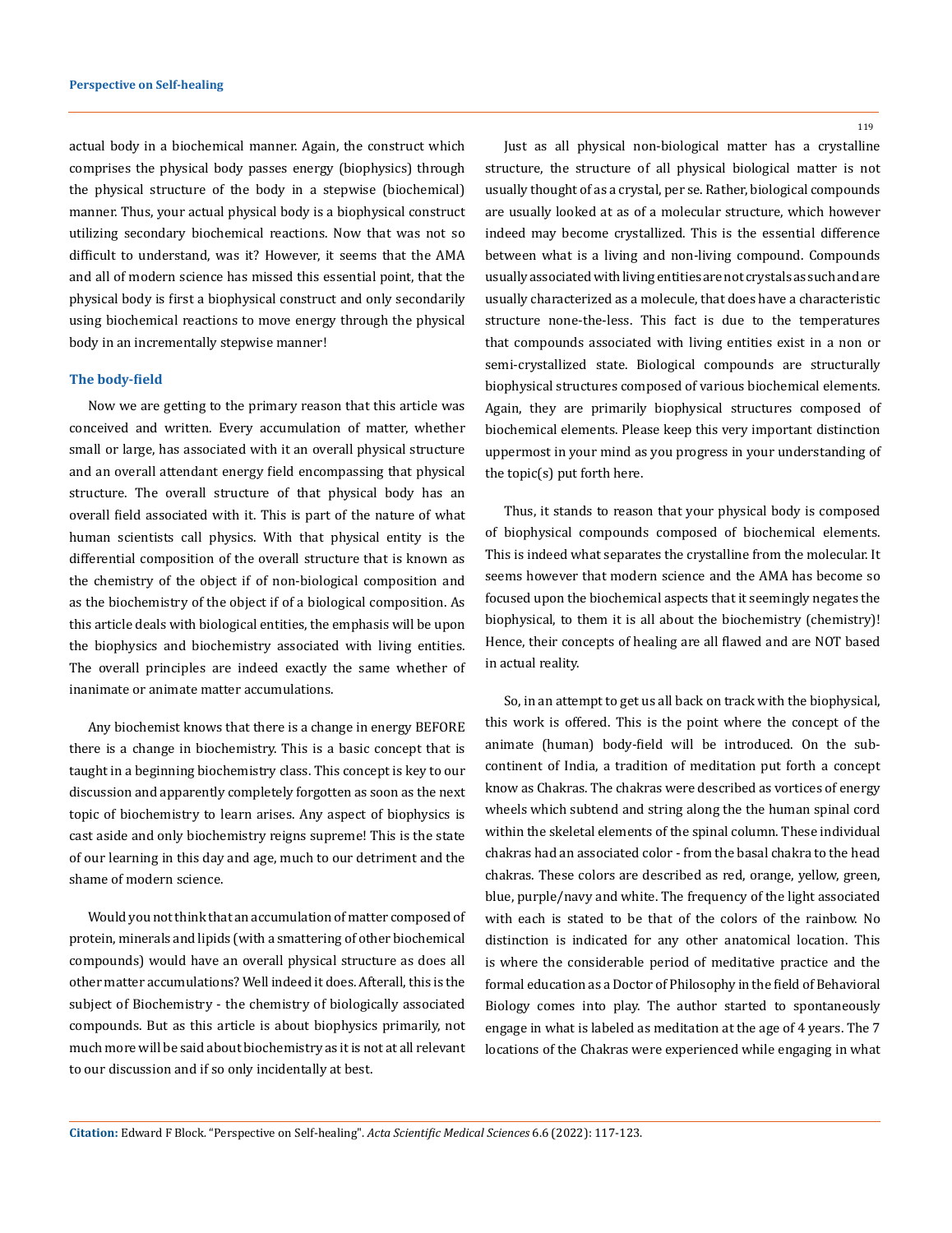may only be described as a form of Yoga meditation. I hesitate to mention the following as there will be many skeptics. It seems that I had brought from the just previous lifetime this knowledge as I experienced a lifetime at that time as an aspiring student of Raja Yoga at a location in the mountains of the Himalayas. That fact is not what is important. What is important is that I became engaged in learning higher education at the University of Kansas starting in 1969 in the field of Behavioral Biology. During the following 5 years of university education I also continued my intensive meditative practice.

The result of both my advanced education, my later extensive practical working experience and my continued meditative practice resulted in the eventual realization of various types of human understanding. As the author is currently 79 years of age, this has been a lifetime coming. This missive is the result of my lifetime of learning and also with the understanding that resides within my consciouness at the time of this writing.

The development of the organism from the original fertilized egg to blastocyst to embryo to neonate to child to adult organism is a very carefully orchestrated series of events. There are seemingly 2 poles of cellular development that initially arise and eventuall lead to the production of the adult organism with both a Central Nervous System (CNS) and an Enteric Nervous System (ENS). The CNS is comprised of the nervous elements of the Brain and the Spinal Cord/Spinal Ganglia. The ENS is composed of the individual nervous elements and various nerve cell ganglia that are strategically scattered throughout the skin, the muscles and the organs within the body cavities and next to the area of the spinal column. This leads to the development of 2 very distinct arenas of nervous activity. And in fact, it is the various nervous elements of the body that determine the living condition(s) and direction(s) that the entire organism continues until such time that death occurs. This seems obvious, really. However in actual fact this understanding is not at all evident within the written works offered by both the current NorAm scientific community and the admittedly very personally despised AMA.

In the opinion of the author, the AMA is stuck in a paradigm of their own making that does not at all reflect the reality of the natural realm. The AMA and supposed NorAm scientists are stuck in a wholly biochemical paradigm that is based upon many false assumptions, in my opinion. First of all, there seems to be

120

no real understanding of what the ENS is, does or comprises. All learning activity is focused upon the CNS and the various many ENS elements are looked at as mere adjuncts of the CNS. There does not seem to be any understanding that it is the ENS that is the keeper of the entire physical body within which the CNS is a mere resident. It indeed is the ENS that governs what is to happen within the accumulated mass of the biophysical construct known as the human physical body. The ENS is seemingly compartmented into several functional activity groupings. The first is known as the Peripheral Nervous System (PNS). The PNS is simply comprised of the nervous elements located beside the nerve cell bodies and ganglia associated with a. the skin b. the voluntary muscles and c. the many organs of the body.

The skin is the first line of defence with regard to everything that is outside of the body. The outside of the body is all that is located upon the outer surface of the tube that is your skin and inside the surface of the tube that is your entire alimentary tract from mouth to anus. The muscles have nervous elements associated with the voluntary muscles of the body. These nerve cell elements and ganglia are those which directly stimulate the various voluntary muscles attached to cartilage and bone that are responsible for the actual movement of the entire physical body in a coordinated manner. The long fiber nerves originating from the spinal cord are the effectors of all peripheral nerves. Remember that these nerve cell bodies lie within the spinal cord and the that nerve cell end plaques stimulate the nerves/ganglia located next to the muscles. The CNS then merely stimulates the nerves and nerve cell ganglia in the area of the muscles that then cause the muscles to contract. These 2 ENS nerve cell groupings within the skin and the muscles are mostly those that are directly involved in the practice of Acupuncture and Massage.

The last PNS grouping is that of the autonomic nervous system located next to all of the organs of the 3 body cavities, the chest, the abdomen and the pelvis. Here also we find the Chakras that are associated with the 3 body cavities. The Red chakra is associated with the skin. The Orange chakra is associated with the muscles. The Yellow chakra is associated with all of the organs within the 3 body cavities. The Green Chakra is associated with the heart. The Blue chakra is associated with lungs and throat (the location of the more ancient gill slits). The last 3 chakras are associated with the CNS as the Violet-Midbrain/Navy-Cerebellum dyad and the White

**Citation:** Edward F Block*.* "Perspective on Self-healing". *Acta Scientific Medical Sciences* 6.6 (2022): 117-123.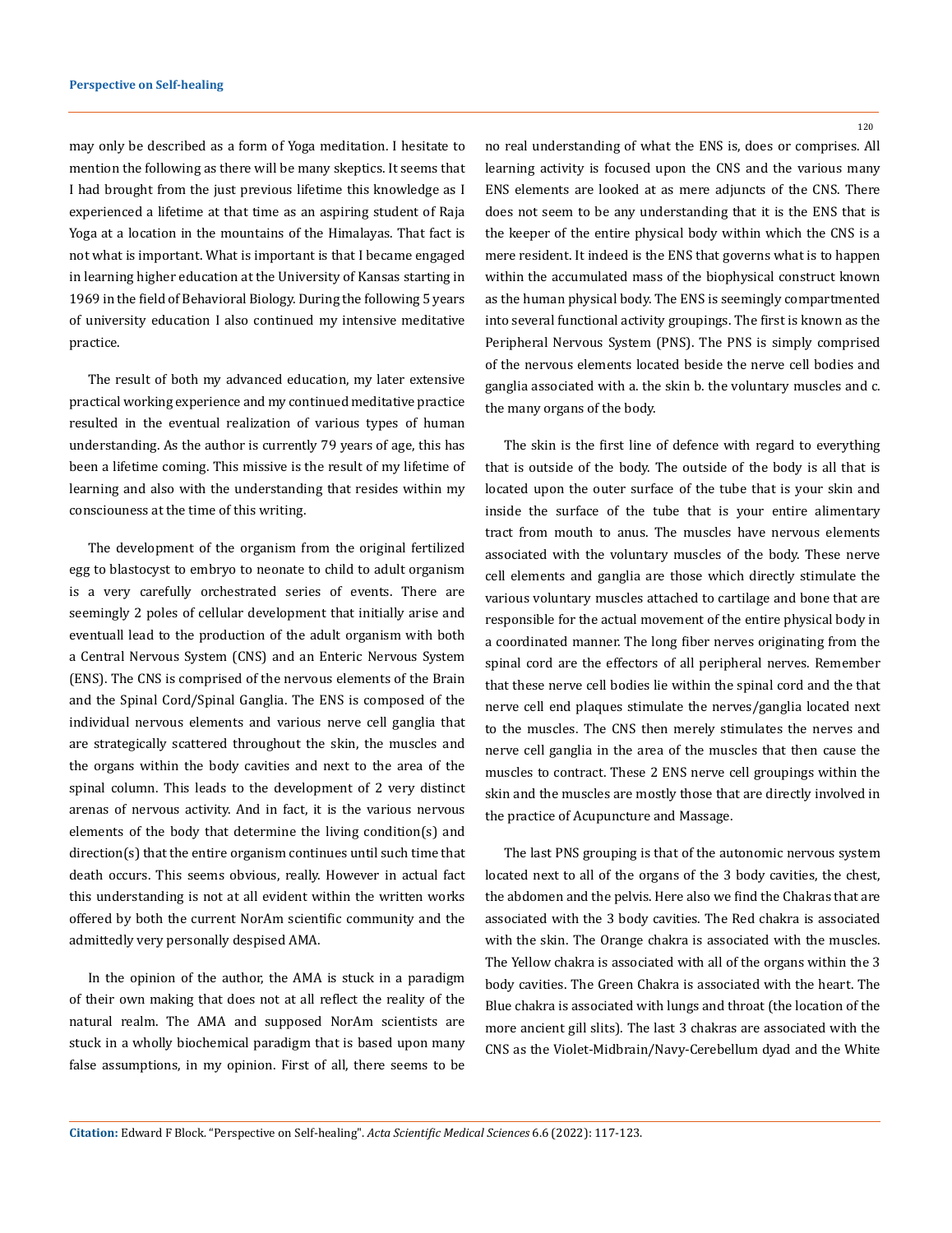Chakra of the Cerebrum. These 7 energy vortices are the exitent basis for the complex energy system established for the overall physical body as the unconscious mind (ENS) and the conscious mind (CNS). These facts show us that the biophysical body-field of the physical body is indeed real, functional and dynamic in character.

#### **Self-healing**

What then do you ask has all of this deluge of information to do with healing?. The topic of healing may be looked at as anything that returns the body to optimum functionality and wellbeing. Thus what most people look at as what comprises healing is doing something to in some manner return the mental, emotional and physical body to optimum functionality. However, if you remember I stated that healing only deals functionally with the physical body. This tends to leave out emotional and mental healing. This leads us to the conclusion that "healing" per se only involves the systems of the physical body and is the domaine of the ENS. I suppose that a new term will need to be derived for what will comprise emotional and mental return to optimum functionality. This is true for most of the course of human history as it is only more recently that derangements in emotional and mental functionality have been considered as trauma and disease. Personally my thoughts are that emotional and mental derangements are just that - derangements and NOT diseases. Diseases involve physical trauma and attack by microorganisms (ENS), not emotional and mental derangements (CNS). But what do I know?

The stated purpose was to elucidate the nature of self-healing. This will mean that any person directly involved in any interaction with the natural processes that occur to return any deranged system(s) of the physical body to a norm will be practicing self-healing. This then presumes that the person in question knows what healing processes are forthcoming according to the circumstances involved. According to current medical dogma, any healing involves the interaction of healthcare professionals according to the displayed symptoms of the patient. Thus, at this time there needs to be a distinction made as to what exactly is happening to the body that such needs a healing intervention. By all means if you suffer from any sort of physical trauma, seek the assistance of medical professionals at a healthcare facility. Thus, the healing intervention that we as a sick person may engage upon is due to the effects of viri (plural of virus) and other microorganisms 121

(mostly bacteria but some protozoa). We as human beings are alive today simply because our ancestors survived the ravages of predation by viri and microorganisms. Protozoa are not going to be discussed. The constitution of our bodies is such that the natural healing activities of our bodies are forever warding the ravages of predation. Thus the physical body is forever upgrading the ability to ward off potential threats as encountered. It stands to reason then that a person becomes sick or ill because of 1 of 3 things. 1. Our natural healing processes encounter a never before or "new" threat 2. A previously encountered threat makes an appearance in such numbers as to overwhelm the natural capabilities of a persons immune system 3. A person so neglects the care of their bodies that usually encountered pathogens suddenly become a survival issue.

Now the real crux of this article - how may a person constructively enhance the healing powers of their body. With the encounter of a "new to you virus", you will go through all of the symptomology of becoming sick, usually involving a fever and general lethargy. The physical body will go through a host of reactions that all seem to be of a biochemical nature. The immune system goes into survival mode and it is in this case that the liver that plays the primary role in producing various biological compounts (immuno-globulins) which interact with the infected body cells and viri produced within. At this point you may assist your physical body in its efforts by providing mostly behavioral support efforts and continuing to provide both healthy liquid and solid sustenance. It seems that for viri, there is not much that you as a sick person may directly do to enhance the healing powers of your body other than to make sure that your body is at optimum physical condition. Hurray for a healthy and strong liver!

So what happens if your body encounters a new and invasive/ disruptive microorganism or more likely a seemingly overwhelming older foe? In this case, instead of the liver playing the predominant role, it is the white blood cells (WBC) that assume that role. WBCs actively seek out and engulf (eat) the not-self foreign organisms. The subject of what comprises self from not-self is at the heart of the role that biophysics plays in all bodily phenomena. More upon this topic a little later in this discussion. The WBCs also act to engulf any foreign not-self material encountered. This means that WBCs are directly involved in any cleanup of foreign (notself) biological materials. However, there is usually a considerable amount self material that is no longer serving a bodily function as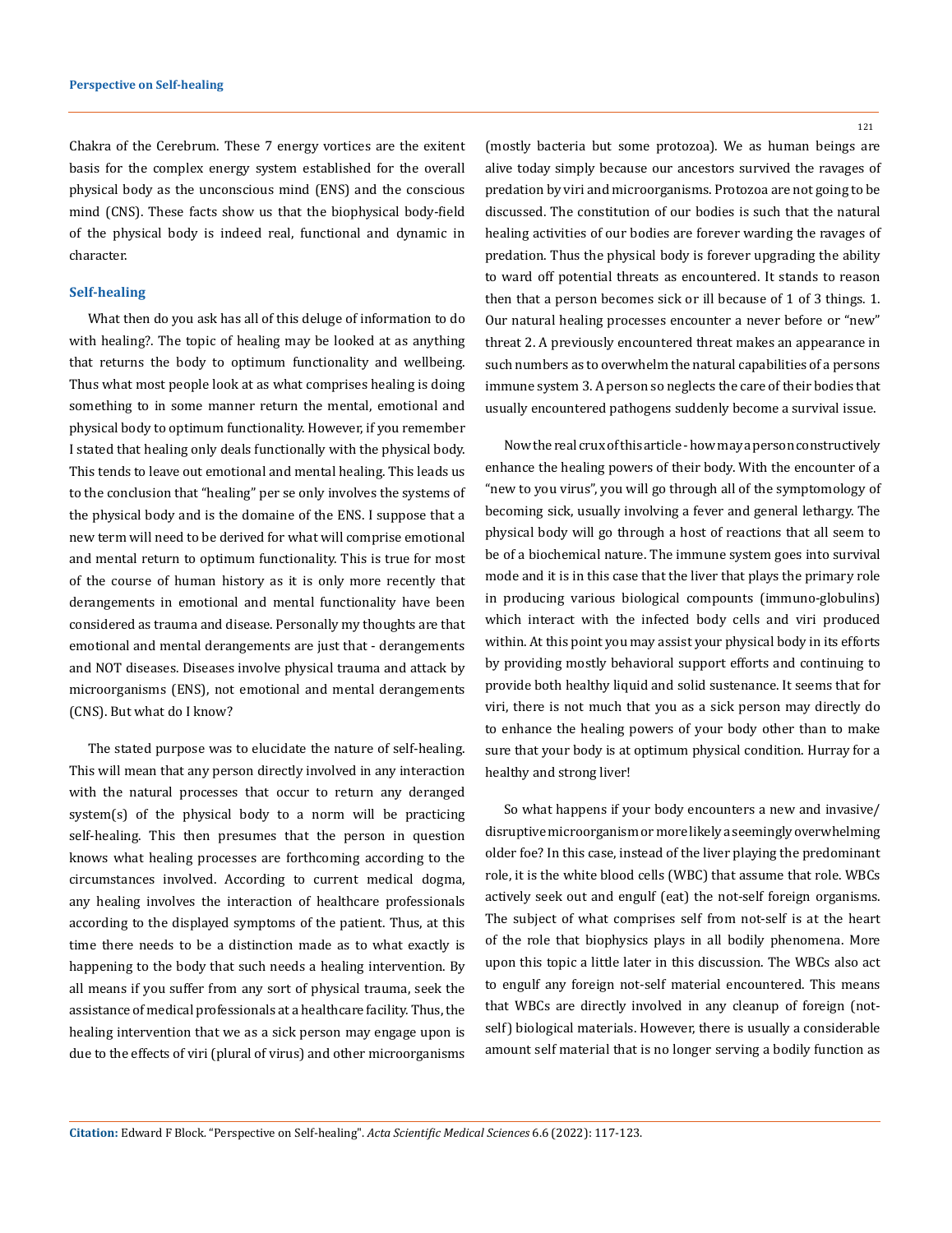debris which the WBCs also remove from the area of infection. The predation of foreign agents indeed cause a considerable amount of bodily debris to be produced which must be eliminated before the areas involved in the predation return to a normalized energy expression as a part of the general overall body field character. This is the role of any healing endeavour, to return any area of energy disruption to the normalized energy field of the body at functional and dynamic capacity.

Thus, self-healing is essentially learning what we as a living entity may do to maximize the capacity for returning the physical body to the most efficient and dynamic abilities if adversely disrupted. This means that we use the abilities of our CNS to return the ENS to maximum efficiency. We obviously continue to provide for adequate food, water and shelter. We learn to provide the adequate support to our body in the case of any predation and injury. So just what is it that we may learn to do in support of our body, apart from the obvious?

As our bodies are a biophysical construct composed of biochemical elements, we first learn to recognize and appropriately interact with the biophysical aspects of our beingness through the Art of Meditation. This will eventually lead to the recognition of the 7 Chakras. At that point we will need to learn how to interact with each of the chakras in order to "cleanse" each and balance them in a harmonious whole. The next step will then be to learn to cultivate a more deep and intricate connection so as to be able to consciously interact appropriate with various aspects of the anatomy and physiology of the body organs involved with each chakra. This act/ fact allows 1 to ward off any energetic disruption of your body-field with conscious concerted effort.

We learn to pay attention to the tell-tale signs that the ENS will display by recognizing the subtle changes in our conscious mentation according to the nature of the ENS disruption. The obvious nature of body disruption is easily dealt with through conscious acts. We will need to learn the so very subtle changes in the physical body that are first noted as changes in mentation or overall subjective feeling. We need to learn to recognize the causes and the effects that will display in our beingness. The CNS does actively recognize the biophysical changes that happen in our bodies, we just need to learn to recognize those signs consciously and overtly. Once we recognize the issue, we may act appropriately. It is a lifelong task to learn the subtle means to keep our bodies/ minds in peak condition.

122

Over the many centuries that human beings have contemplated the nature of disease and healing, there have arisen many forms of "healing" according to the cultural aspects in place at the various locations around the globe. What constituted healing became both a cultural exposition and a practical reality. The predominant philosophical expressions of what constituted healing eventually lead to the expression known as Traditional Chinese Medicine (TCM). TCM (herbal) and Acupuncture (physical) became the preeminant and predominant forms in the Eastern world. The west was still floundering around at that time. Herbal medicine is seemingly biochemical in nature but is actually primarily due to the biophysical nature of the components and only secondarily to their biochemistry. It is the biophysics of the compounds in herbal preparations that works in cocert with the biophysics of the body region that is being supported which is of prime importance. Those whom are totally focused upon biochemistry do not seem to understand this very important and vital distinction.

Acupuncture deals with the insertion of needles into locations adjacent to nerve cells and ganglia in the skin and muscles, mostly below the elbows and knees. Massage deals with the nerve cells and ganglia of the skin and muscles located over the whole of the body. Practicianers of Acupuncture and Massage do not seem to be aware of the fact that the body field of their body is interacting with the body field of the patient. It is this interaction that is the real source of any healing transfer. This is the true reason that health-care providers of any form experience the condition known as "Burn-Out". They deplete their personal supply of biophysical energy resident within their body-field. As you may thus surmise, all true healing is all about the body-field of a person. This is all about Biophysics, the exchange of some form of biological energy! Again, Energy!

In more modern times, there is only 1 major conceptual system that recognizes the preeminence of biophysics. This is the medical paradigm of Homeopathy. The practice of Homeopathy is totally of a biophysical nature. This fact is completely lost to western medical science and the AMA. There is much information concerning the nature of Homeopathy in the literature. However, the important distinction is that Homeopathy interacts with the biophysics, as the body-field, of the patient. Subtle differences may be exitent due to locality but readily mesh and resonate with and within the biophysical aspects of the Body-Field as a totality!

**Citation:** Edward F Block*.* "Perspective on Self-healing". *Acta Scientific Medical Sciences* 6.6 (2022): 117-123.